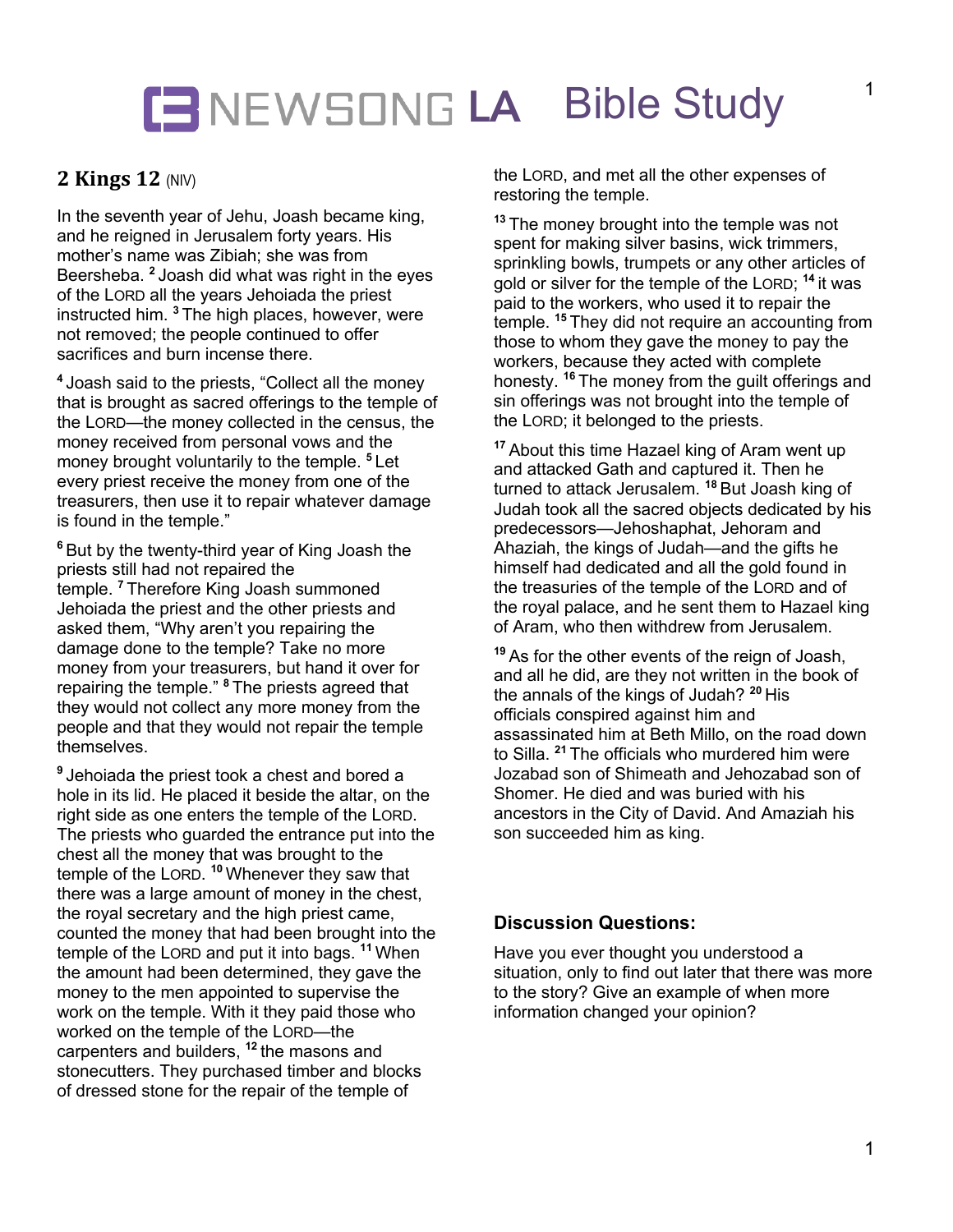# **LA** Bible Study

#### **2 Kings 12 Bible Study Questions**

1. Who are the people who influenced the reign of Joash? How did this account characterize the reign of Joash? Was he a righteous king?

\_\_\_\_\_\_\_\_\_\_\_\_\_\_\_\_\_\_\_\_\_\_\_\_\_\_\_\_\_\_\_\_\_\_\_\_\_\_\_\_

\_\_\_\_\_\_\_\_\_\_\_\_\_\_\_\_\_\_\_\_\_\_\_\_\_\_\_\_\_\_\_\_\_\_\_\_\_\_\_\_

2. How did Joash seek to demonstrate his commitment to the LORD? How did he plan to fund the project, and what challenges did he face?

\_\_\_\_\_\_\_\_\_\_\_\_\_\_\_\_\_\_\_\_\_\_\_\_\_\_\_\_\_\_\_\_\_\_\_\_\_\_\_\_

\_\_\_\_\_\_\_\_\_\_\_\_\_\_\_\_\_\_\_\_\_\_\_\_\_\_\_\_\_\_\_\_\_\_\_\_\_\_\_\_

3. What procedural changes did Joash put in place to make sure the restoration of the temple of the LORD took place according to plan? Does the text reveal any competing financial agendas?

\_\_\_\_\_\_\_\_\_\_\_\_\_\_\_\_\_\_\_\_\_\_\_\_\_\_\_\_\_\_\_\_\_\_\_\_\_\_\_\_

\_\_\_\_\_\_\_\_\_\_\_\_\_\_\_\_\_\_\_\_\_\_\_\_\_\_\_\_\_\_\_\_\_\_\_\_\_\_\_\_

\_\_\_\_\_\_\_\_\_\_\_\_\_\_\_\_\_\_\_\_\_\_\_\_\_\_\_\_\_\_\_\_\_\_\_\_\_\_\_\_

\_\_\_\_\_\_\_\_\_\_\_\_\_\_\_\_\_\_\_\_\_\_\_\_\_\_\_\_\_\_\_\_\_\_\_\_\_\_\_\_

4. What military challenge did Joash face, and how did he respond?

5. After describing the military attack of Hazael against Joash the chapter ends with Joash being murdered by some of his own officials. Where is God is all of this? Is there more to this story?

\_\_\_\_\_\_\_\_\_\_\_\_\_\_\_\_\_\_\_\_\_\_\_\_\_\_\_\_\_\_\_\_\_\_\_\_\_\_\_\_ \_\_\_\_\_\_\_\_\_\_\_\_\_\_\_\_\_\_\_\_\_\_\_\_\_\_\_\_\_\_\_\_\_\_\_\_\_\_\_\_ \_\_\_\_\_\_\_\_\_\_\_\_\_\_\_\_\_\_\_\_\_\_\_\_\_\_\_\_\_\_\_\_\_\_\_\_\_\_\_\_ \_\_\_\_\_\_\_\_\_\_\_\_\_\_\_\_\_\_\_\_\_\_\_\_\_\_\_\_\_\_\_\_\_\_\_\_\_\_\_\_ \_\_\_\_\_\_\_\_\_\_\_\_\_\_\_\_\_\_\_\_\_\_\_\_\_\_\_\_\_\_\_\_\_\_\_\_\_\_\_\_ 6. Read 2 Chronicles 24. What more did you learn about Joash's family, or the timing of his plan to retore the temple of the LORD?

\_\_\_\_\_\_\_\_\_\_\_\_\_\_\_\_\_\_\_\_\_\_\_\_\_\_\_\_\_\_\_\_\_\_\_\_\_\_\_\_ \_\_\_\_\_\_\_\_\_\_\_\_\_\_\_\_\_\_\_\_\_\_\_\_\_\_\_\_\_\_\_\_\_\_\_\_\_\_\_\_  $\mathcal{L}=\{1,2,3,4,5\}$ \_\_\_\_\_\_\_\_\_\_\_\_\_\_\_\_\_\_\_\_\_\_\_\_\_\_\_\_\_\_\_\_\_\_\_\_\_\_\_\_

7. What other details did your learn about the temple restoration project? What more did you learn about the attack of Hazael king of Aram against Jerusalem?

\_\_\_\_\_\_\_\_\_\_\_\_\_\_\_\_\_\_\_\_\_\_\_\_\_\_\_\_\_\_\_\_\_\_\_\_\_\_\_\_

\_\_\_\_\_\_\_\_\_\_\_\_\_\_\_\_\_\_\_\_\_\_\_\_\_\_\_\_\_\_\_\_\_\_\_\_\_\_\_\_ \_\_\_\_\_\_\_\_\_\_\_\_\_\_\_\_\_\_\_\_\_\_\_\_\_\_\_\_\_\_\_\_\_\_\_\_\_\_\_\_ \_\_\_\_\_\_\_\_\_\_\_\_\_\_\_\_\_\_\_\_\_\_\_\_\_\_\_\_\_\_\_\_\_\_\_\_\_\_\_\_

8. What new characters are introduced in the account of 2 Chronicles 24? Why are these characters significant?

9. Why did Joash's officials conspire to assassinate him? Did the rest of the story change your opinion about Joash or those who conspired against him?

\_\_\_\_\_\_\_\_\_\_\_\_\_\_\_\_\_\_\_\_\_\_\_\_\_\_\_\_\_\_\_\_\_\_\_\_\_\_\_\_

\_\_\_\_\_\_\_\_\_\_\_\_\_\_\_\_\_\_\_\_\_\_\_\_\_\_\_\_\_\_\_\_\_\_\_\_\_\_\_\_ \_\_\_\_\_\_\_\_\_\_\_\_\_\_\_\_\_\_\_\_\_\_\_\_\_\_\_\_\_\_\_\_\_\_\_\_\_\_\_\_ \_\_\_\_\_\_\_\_\_\_\_\_\_\_\_\_\_\_\_\_\_\_\_\_\_\_\_\_\_\_\_\_\_\_\_\_\_\_\_\_ \_\_\_\_\_\_\_\_\_\_\_\_\_\_\_\_\_\_\_\_\_\_\_\_\_\_\_\_\_\_\_\_\_\_\_\_\_\_\_\_

10. What does this lesson show you about following the LORD? Write down your key takeaways and share them with the group?

\_\_\_\_\_\_\_\_\_\_\_\_\_\_\_\_\_\_\_\_\_\_\_\_\_\_\_\_\_\_\_\_\_\_\_\_\_\_\_\_

\_\_\_\_\_\_\_\_\_\_\_\_\_\_\_\_\_\_\_\_\_\_\_\_\_\_\_\_\_\_\_\_\_\_\_\_\_\_\_\_ \_\_\_\_\_\_\_\_\_\_\_\_\_\_\_\_\_\_\_\_\_\_\_\_\_\_\_\_\_\_\_\_\_\_\_\_\_\_\_\_ \_\_\_\_\_\_\_\_\_\_\_\_\_\_\_\_\_\_\_\_\_\_\_\_\_\_\_\_\_\_\_\_\_\_\_\_\_\_\_\_ \_\_\_\_\_\_\_\_\_\_\_\_\_\_\_\_\_\_\_\_\_\_\_\_\_\_\_\_\_\_\_\_\_\_\_\_\_\_\_\_